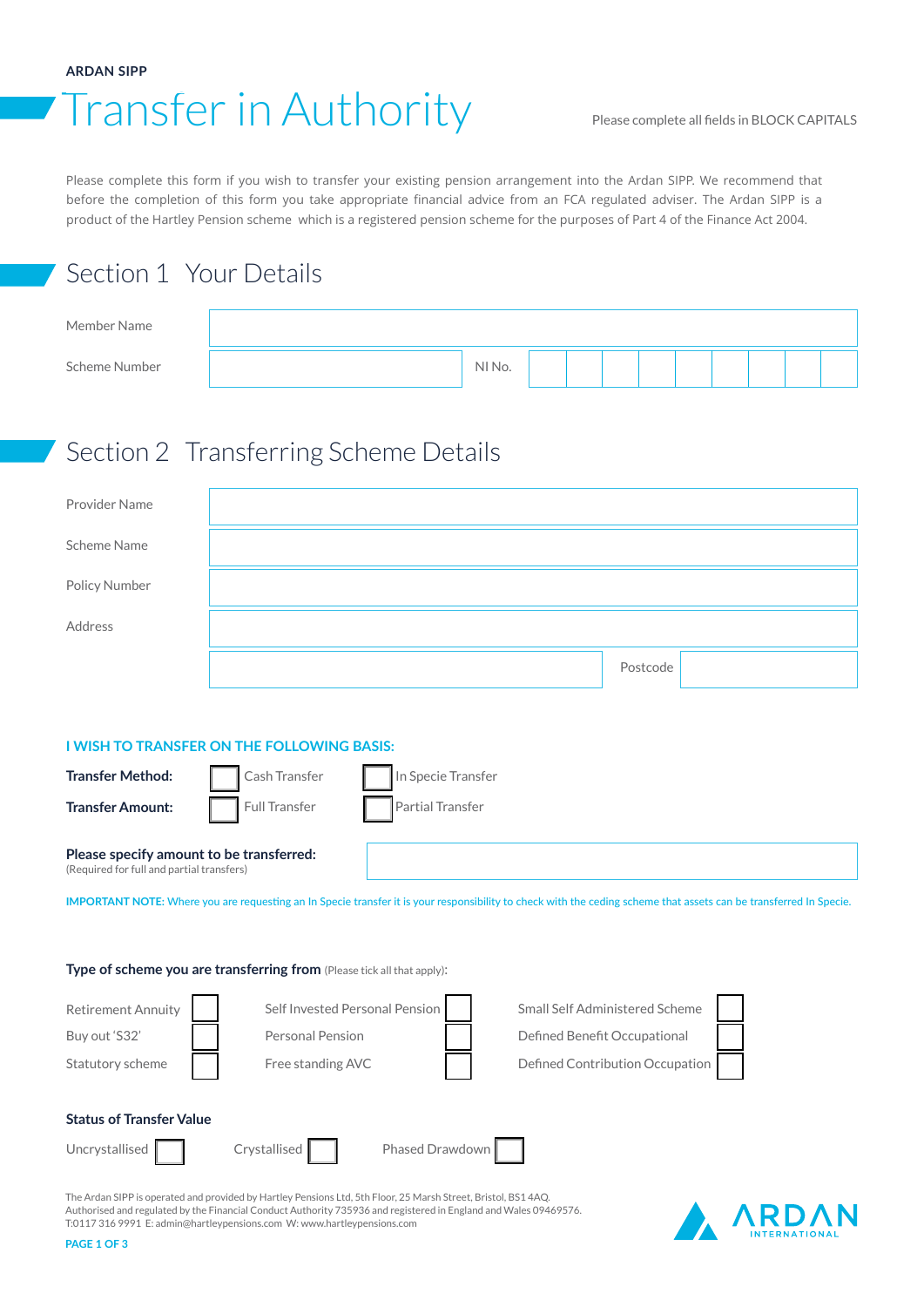Do any of the funds that you are transferring relate to pension benefits you have received from an Ex Spouse or Civil Partner on divorce or dissolution of a Civil Partnership?



Are the proceeds from this transfer currently subject to a bankruptcy order? (If yes please provide further information)

I have sought professional advice from the qualified and authorised adviser stated below regarding the suitability of this transfer compared to my attitude to risk.

| Adviser Name    |  |
|-----------------|--|
| Company Name    |  |
| Company FCA No. |  |

## Section 3 Member Declaration

I authorise, instruct and apply to the current provider to transfer sums and assets from the plan(s) as listed under transferring scheme details of this form directly to Hartley Pensions Ltd (Hartley Pensions) and to provide any instructions and/or discharge required by any relevant third party to do so.

I authorise Hartley Pensions, the current provider and any contributing Employer and financial intermediary named in this application to obtain from each other, and release to each other, any information that may be required to enable the transfer of sums and assets to Hartley Pensions.

I accept that in order to comply with regulatory obligations, Hartley Pensions and the current provider name in this application my need to verify my identity and residential address, and may use credit reference agency searches and ask for my documents to verify my identity and address.

Until this application is accepted and complete, Hartley Pensions responsibility is limited to the return of the total payment(s) to the current provider(s).

When payment is made to Hartley Pensions as instructed, this means that I shall no longer be entitled to receive pension benefits from the whole of the plan(s) listed under transferring scheme details of this form where the whole of the plan(s) are transferring, or that part of the plan(s) represented by the payment(s) if only part of the plan(s) are transferring.

I accept responsibility in respect of any claims, losses, expenses, additional tax charges or any penalties that Hartley Pensions and the current provider(s) may incur as a result of any incorrect, untrue, or misleading information in this application or given by me, or on my behalf, or of any failure on my part to comply with any aspect of this application.

I am fully aware that Hartley Pensions act on an Execution Only Basis as directed by me as scheme member and that Hartley has not provided any advice whatsoever in respect of the transfer from my ceding scheme to my Ardan Pensions SIPP.

I can confirm that I understand that I may be giving up guaranteed benefits under the transferring scheme that I may not be able to replicate after the transfer.

I have read any information provided or made available to me by the current provider in connection with this transfer.

I consent to Hartley Pensions processing my personal data in accordance with General Data Protection Regulation (GDPR).



The Ardan SIPP is operated and provided by Hartley Pensions Ltd, 5th Floor, 25 Marsh Street, Bristol, BS1 4AQ. Authorised and regulated by the Financial Conduct Authority 735936 and registered in England and Wales 09469576. T:0117 316 9991 E: admin@hartleypensions.com W: www.hartleypensions.com